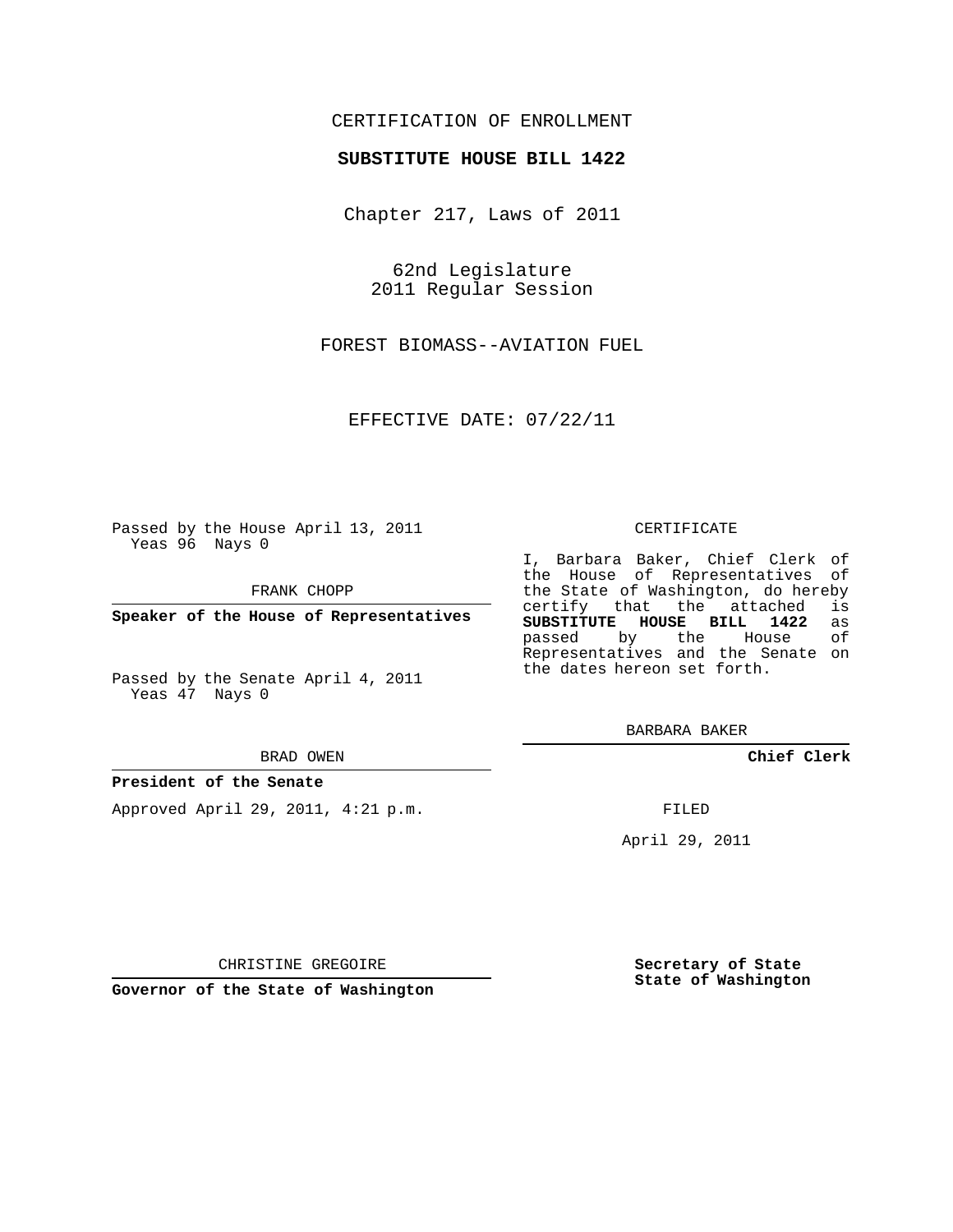# **SUBSTITUTE HOUSE BILL 1422** \_\_\_\_\_\_\_\_\_\_\_\_\_\_\_\_\_\_\_\_\_\_\_\_\_\_\_\_\_\_\_\_\_\_\_\_\_\_\_\_\_\_\_\_\_

\_\_\_\_\_\_\_\_\_\_\_\_\_\_\_\_\_\_\_\_\_\_\_\_\_\_\_\_\_\_\_\_\_\_\_\_\_\_\_\_\_\_\_\_\_

### AS AMENDED BY THE SENATE

Passed Legislature - 2011 Regular Session

## **State of Washington 62nd Legislature 2011 Regular Session**

**By** House Technology, Energy & Communications (originally sponsored by Representatives Stanford, Orcutt, Chandler, Warnick, Van De Wege, Green, Smith, Jacks, Blake, Sullivan, McCoy, Kretz, Tharinger, Ryu, Short, Sells, Lytton, Liias, Frockt, Moscoso, Billig, Probst, Rolfes, Dunshee, Maxwell, Upthegrove, and Kenney; by request of Commissioner of Public Lands)

READ FIRST TIME 02/11/11.

 AN ACT Relating to authorizing the department of natural resources to conduct a forest biomass to aviation fuel demonstration project to facilitate Washington leading the nation in aviation biofuel production; adding a new section to chapter 28B.10 RCW; and creating new sections.

6 BE IT ENACTED BY THE LEGISLATURE OF THE STATE OF WASHINGTON:

 NEW SECTION. **Sec. 1.** The legislature finds that the work that is already underway in exploring the potential of linking Washington's forest products and aeronautics industries in producing a sustainable aviation biofuel with feedstock from the state's public and private forest lands is important to this state's economy and its sustainable energy policies. The sustainable aviation fuel Northwest initiative has set the stage by beginning the process and initiating stakeholder involvement in assessing the options for developing the biofuel industry in the Northwest.

16 The legislature further finds that the work that is being done by 17 the department of natural resources and our state research universities 18 in exploring opportunities to develop aviation biofuel in Washington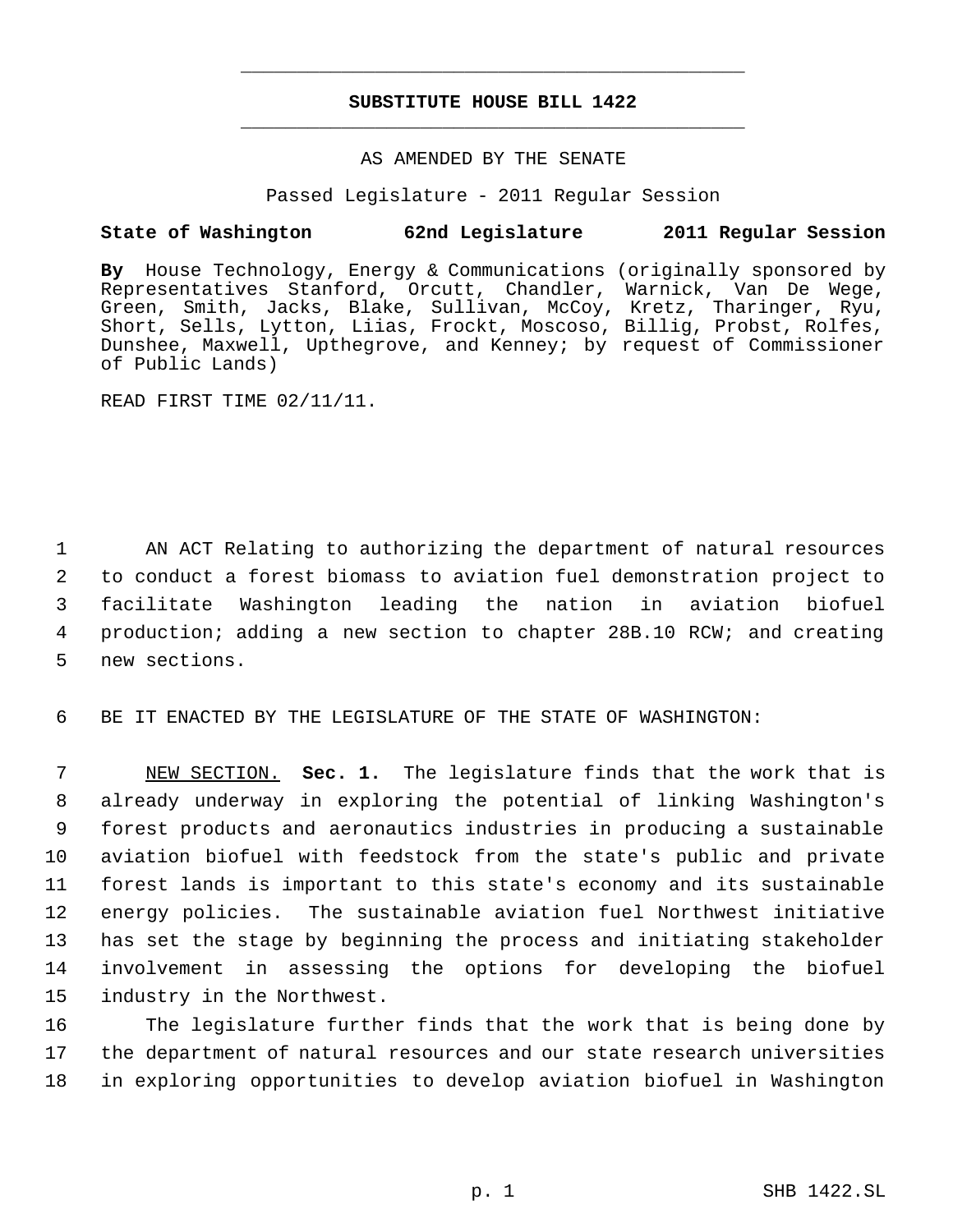will provide the scientific and technological analyses needed to determine a pathway for the sustainable use of forest biomass to produce biofuels.

 NEW SECTION. **Sec. 2.** (1) The departments of natural resources and commerce are authorized to cooperate and consult with the University of Washington and Washington State University in their development of forest biomass to aviation fuel by:

 (a) Identifying opportunities for state lands to generate trust income for beneficiaries;

 (b) Identifying how to manage trust lands with potential for contributing to biomass to aviation fuel projects in a manner consistent with any findings by the University of Washington concerning operationally and ecologically sustainable feedstock supply;

 (c) Identifying the most cost-effective, efficient, and ecologically sound techniques to deliver forest biomass from the forest to the production site;

 (d) Addressing and planning to ensure sustainability of forest biomass supply;

(e) Exploring linkages with other biofuel efforts;

 (f) Identifying any barriers to developing aviation biofuel in Washington;

 (g) Entering into partnerships with research universities and the private sector to conduct a pilot project;

 (h) Collaborating with the federal government, other states, and Canadian provinces; and

(i) Identifying and applying for funding sources.

 (2) The department of natural resources must provide a report to the governor and the appropriate committees of the legislature:

 (a) By December 1, 2011, regarding all of its activities pertaining to forest biomass to aviation fuel, including expenditures and revenue sources;

 (b) By December 1, 2011, and December 1, 2012, with a summary of research activities, scientific reports, and pilot projects pertaining to forest biomass to aviation fuel by state research institutions, including the status of ongoing activities and summaries of the findings with their implications for management of forest trust lands;